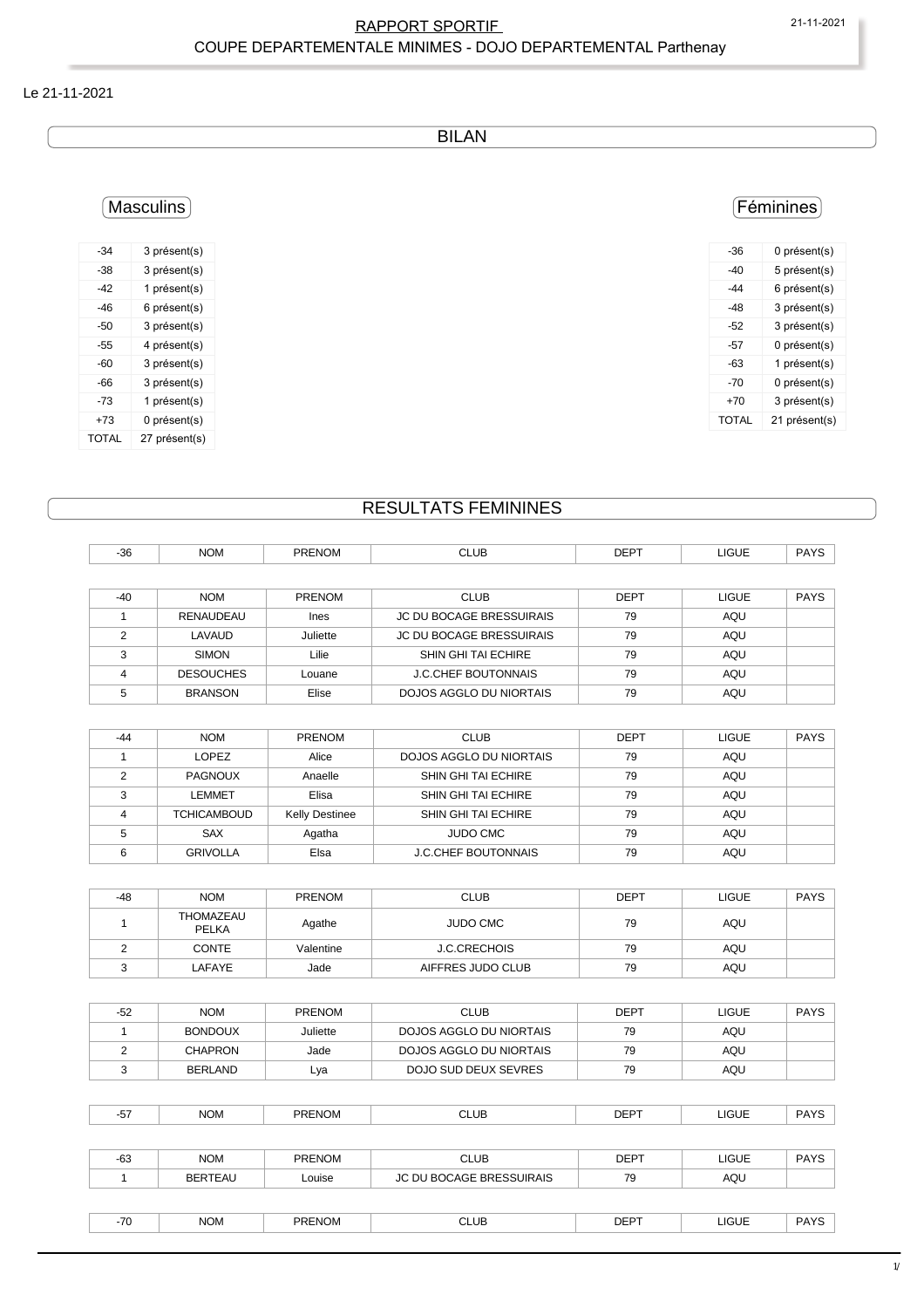#### RAPPORT SPORTIF 21-11-2021 COUPE DEPARTEMENTALE MINIMES - DOJO DEPARTEMENTAL Parthenay

| +70 | <b>NOM</b>    | <b>PRENOM</b> | <b>CLUB</b>              | <b>DEPT</b> | LIGUE | <b>PAYS</b> |
|-----|---------------|---------------|--------------------------|-------------|-------|-------------|
|     | M COLO        | Jade          | JC DU BOCAGE BRESSUIRAIS | 79          | AQU   |             |
|     | <b>WANDJI</b> | Maelyne       | JC DU BOCAGE BRESSUIRAIS | 79          | AQU   |             |
|     | <b>SAUGER</b> | Eulalia       | DOJOS AGGLO DU NIORTAIS  | 79          | AQU   |             |

#### RESULTATS MASCULINS

| $-34$ | <b>NOM</b>                        | PRENOM | <b>CLUB</b>                     | <b>DEPT</b> | LIGUE | <b>PAYS</b> |
|-------|-----------------------------------|--------|---------------------------------|-------------|-------|-------------|
|       | <b>ALMINANA</b><br><b>LECOMTE</b> | Matys  | DOJO SUD DEUX SEVRES            | 79          | AQU   |             |
|       | <b>CHARTON</b>                    | Malo   | DOJOS AGGLO DU NIORTAIS         | 79          | AQU   |             |
|       | <b>MERCERON</b>                   | Julien | <b>JC DU BOCAGE BRESSUIRAIS</b> | 79          | AQU   |             |

| $-38$ | <b>NOM</b>       | PRENOM | <b>CLUB</b>              | DEPT | LIGUE | <b>PAYS</b> |
|-------|------------------|--------|--------------------------|------|-------|-------------|
|       | <b>CUQ</b>       | Axel   | DOJOS AGGLO DU NIORTAIS  | 79   | AQU   |             |
|       | <b>MADELAINE</b> | Naoki  | DOJOS AGGLO DU NIORTAIS  | 79   | AQU   |             |
|       | TALON            | Noa    | <b>JUDO CLUB MELLOIS</b> | 79   | AQU   |             |

| $\overline{\phantom{a}}$ | <b>NOM</b>      | PRENOM<br>. | CLUB<br>$\sim$                       | <b>DEDT</b><br>◡∟ | 1011<br>-IUUE-          | DAYC<br><b>AIC</b> |
|--------------------------|-----------------|-------------|--------------------------------------|-------------------|-------------------------|--------------------|
|                          | CHENEAU<br>MIC. | ™hibaud     | SSUIRAIS<br><b>DD</b><br>----<br>55. | --<br>v<br>$\sim$ | $\wedge \wedge'$<br>nuc |                    |

| $-46$ | <b>NOM</b>             | <b>PRENOM</b> | <b>CLUB</b>                  | <b>DEPT</b> | <b>LIGUE</b> | <b>PAYS</b> |
|-------|------------------------|---------------|------------------------------|-------------|--------------|-------------|
|       | DIBOUNJE-<br>LEMENOREL | Theophile     | DOJOS AGGLO DU NIORTAIS      | 79          | AQU          |             |
|       | <b>TALON</b>           | Gaby          | <b>JUDO CLUB MELLOIS</b>     | 79          | AQU          |             |
|       | CARON                  | Arthur        | DOJOS AGGLO DU NIORTAIS      | 79          | AQU          |             |
|       | <b>HOLLENDER</b>       | Nathan        | JUDO CLUB PLAINE DE COURANCE | 79          | AQU          |             |
|       | <b>PAPIN</b>           | <b>Mathis</b> | <b>JUDO CMC</b>              | 79          | AQU          |             |
|       | <b>BERNIER</b>         | Pacome        | JC DU BOCAGE BRESSUIRAIS     | 79          | AQU          |             |

| $-50$ | <b>NOM</b>                   | <b>PRENOM</b> | <b>CLUB</b>             | <b>DEPT</b> | LIGUE | <b>PAYS</b> |
|-------|------------------------------|---------------|-------------------------|-------------|-------|-------------|
|       | <b>DURAND</b>                | Mael          | DOJOS AGGLO DU NIORTAIS | 79          | AQU   |             |
|       | ROUGEON-<br><b>LEMOTHEUX</b> | Elouan        | <b>JUDO CMC</b>         | 79          | AQU   |             |
|       | <b>BEAUCHOUX</b>             | Theodore      | SEP JUDO FRONTENAISIEN  | 79          | AQU   |             |

| -55 | <b>NOM</b>          | PRENOM   | <b>CLUB</b>                     | <b>DEPT</b> | <b>LIGUE</b> | <b>PAYS</b> |
|-----|---------------------|----------|---------------------------------|-------------|--------------|-------------|
|     | <b>HAAS</b>         | Benjamin | <b>JC DU BOCAGE BRESSUIRAIS</b> | 79          | AQU          |             |
|     | <b>BESNARD</b>      | Melen    | JC DU BOCAGE BRESSUIRAIS        | 79          | AQU          |             |
|     | CHARBONNEAU         | Tom      | JC DU BOCAGE BRESSUIRAIS        | 79          | AQU          |             |
|     | MENDES-<br>ROUSSEAU | Mael     | AIFFRES JUDO CLUB               | 79          | AQU          |             |

| -60 | <b>NOM</b>               | <b>PRENOM</b> | <b>CLUB</b>                     | <b>DEPT</b> | LIGUE | <b>PAYS</b> |
|-----|--------------------------|---------------|---------------------------------|-------------|-------|-------------|
|     | DE SOUZA<br><b>MONTY</b> | Fathi         | DOJOS AGGLO DU NIORTAIS         | 79          | AQU   |             |
|     | <b>CABRET</b>            | Calvin        | DOJOS AGGLO DU NIORTAIS         | 79          | AQU   |             |
|     | <b>PIQUARD</b>           | Marvvn        | <b>JC DU BOCAGE BRESSUIRAIS</b> | 79          | AQU   |             |

| $-66$ | <b>NOM</b>      | <b>PRENOM</b> | <b>CLUB</b>                     | <b>DEPT</b> | LIGUE | <b>PAYS</b> |
|-------|-----------------|---------------|---------------------------------|-------------|-------|-------------|
|       | KOSINSKI        | Luca          | SEP JUDO FRONTENAISIEN          | 79          | AQU   |             |
|       | LABONNE         | Basile        | JUDO CLUB MELLOIS               | 79          | AQU   |             |
|       | <b>ROTUREAU</b> | Nolann        | <b>JC DU BOCAGE BRESSUIRAIS</b> | 79          | AQU   |             |

| $\overline{\phantom{a}}$<br>ن 1- | <b>NOM</b><br>____ | PRENOM | <b>CLUB</b><br>___ | <b>DEPT</b> | LIGUE<br>____ | DAVC<br>′A Y د<br>_______ |
|----------------------------------|--------------------|--------|--------------------|-------------|---------------|---------------------------|
|                                  | <b>BENIEDDI</b>    | Anas   | MELLOIS<br>v       | 70          | AQL           |                           |